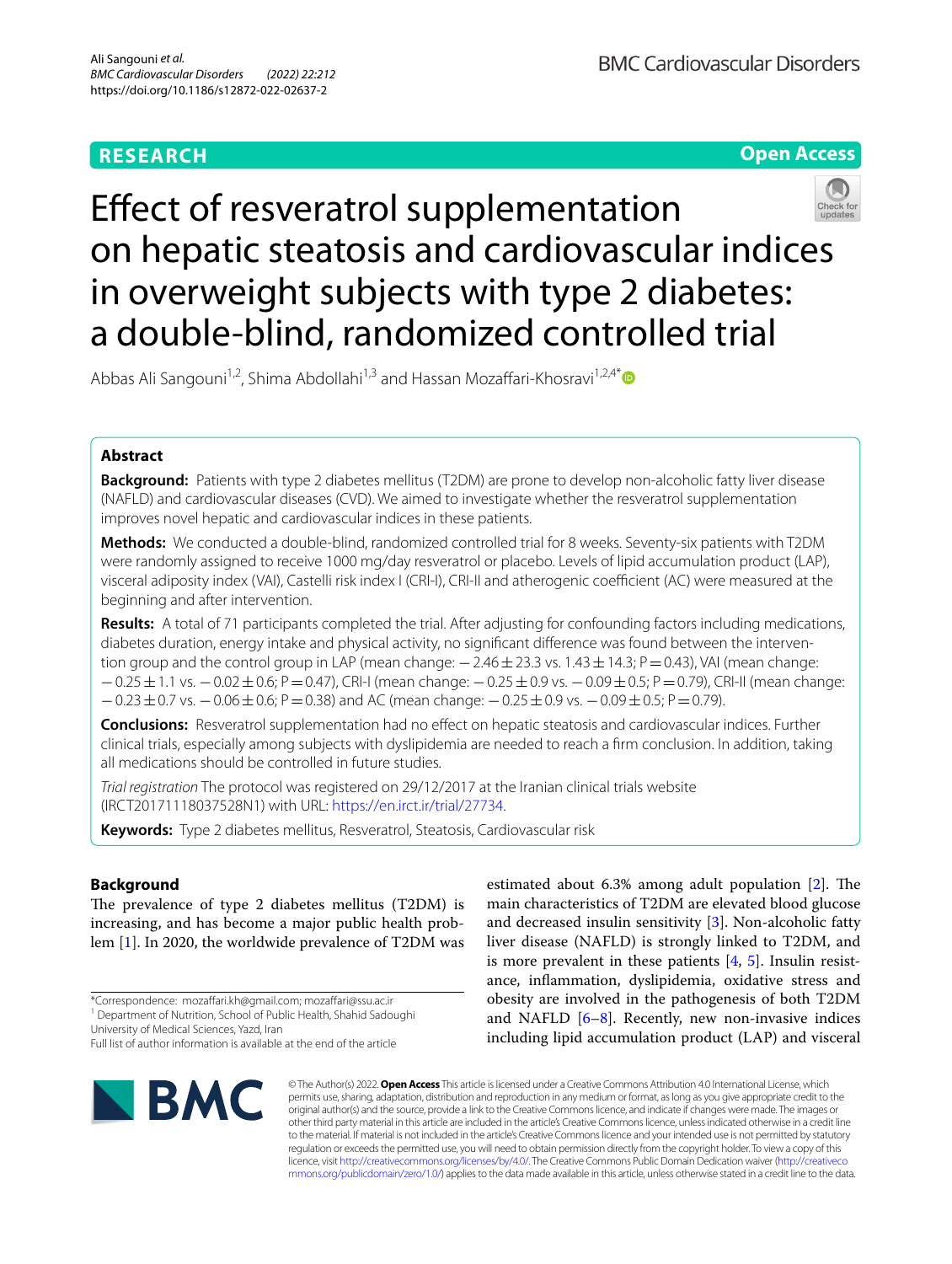adiposity index (VAI) have been introduced [\[9](#page-6-7), [10\]](#page-6-8) that can accurately assess hepatic steatosis  $[9-13]$  $[9-13]$ . It is also well established that prevalence of CVD is high among patients with T2DM, and it is known as a main cause of death among patients with T2DM [\[14](#page-6-10)]. Castelli risk index (CRI) and atherogenic coefficient (AC) are developed based on lipid profle to estimate cardiovascular risk [\[15](#page-6-11), [16\]](#page-7-0).

Resveratrol (3,5,4′-trihydroxy-trans-stilbene), as a polyphenolic compound with antioxidant and antiinfammatory properties, is mainly found in plants such as berries, red grapes, rhubarb and peanuts [\[17\]](#page-7-1). Recent studies have revealed the benefcial efect of resveratrol on glycemic status, insulin sensitivity, oxidative stress and infammation [[18](#page-7-2)[–22](#page-7-3)]. In addition, experimental studies have suggested that resveratrol can improve the severity of NAFLD through attenuating obesity and dyslipidemia [[23–](#page-7-4)[27](#page-7-5)].

There are some clinical trials that evaluated the effect of resveratrol supplementation on cardiovascular risk factors [\[18](#page-7-2), [28–](#page-7-6)[30\]](#page-7-7); but, their fndings are inconsistent. On the other hand, the results of studies that investigated the efect of resveratrol on severity of NAFLD are not integrated  $[22, 31-33]$  $[22, 31-33]$  $[22, 31-33]$ . In addition, there is no study evaluating the effect of resveratrol supplementation on hepatic steatosis in patients with T2DM. Accordingly, we designed a randomized controlled trial (RCT) to investigate the efect of resveratrol supplementation (1000 mg/d) on hepatic steatosis indices (LAP and VAI) and cardiovascular indices (CRI-I, CRI-II and AC) in patients with T2DM.

## **Methods**

## **Sample size**

The present article is a part of our study  $[34]$  $[34]$  that estimated the optimal sample size (equal to or more than 36 participants in each group) based on the peroxisome proliferator-activated receptor alpha (PPARα) gene expression in the peripheral blood mononuclear cells (PBMCs) [[35\]](#page-7-11), using a proposed formula for parallel clinical trials [[36\]](#page-7-12) by considering  $\alpha$  = 0.05, a power of 80%, and assuming a 20% of drop-out rate. However, a retrospective power analysis was performed for outcomes of this article to assure the sample size is adequate to detect statistical signifcance, and adequate power was observed for all the interested outcomes except for CRI-I levels (power=44% for CRI-I).

## **Recruitment and eligibility screening**

Endocrinologist-diagnosed patients with T2DM were identifed and screened at the Diabetes Research Center afliated with Shahid Sadoughi University of Medical sciences in Yazd, Iran. The inclusion criteria were aged 30–60 years, body mass index (BMI) ranging 25–30 kg/  $m<sup>2</sup>$  and glycated hemoglobin (HbA1c) lower than 8%. The exclusion criteria were as follows: all types of cancer, kidney or liver failure, gastrointestinal ulcers, mental disorders, cardiovascular diseases, insulin therapy, pregnancy or lactation, consuming antioxidant supplements, fbrate lipid‐lowering agents, platelet aggregation inhibitor or anti-infammatory medications, and also red wine consumption (for at least 6 months before the enrollment). Participants with compliance rate lower than 80%, and who were unwilling to continue the trial were dropped out from the study.

## **Trial design**

A double-blind, placebo-controlled, single-center, randomized clinical trial with two parallel study arms (the resveratrol and placebo groups) was conducted for 8 weeks. The study was in complete agreement with the Helsinki declaration, and the protocol approved by the medical ethics committee of Shahid Sadoughi University of Medical Sciences and Health Services, Yazd (IR. SSU.SPH.REC.1396.120). All the participants were fully aware about the study process and they were asked to signed the consent form. The protocol of trial was registered on 29/12/2017 at the Iranian clinical trials website under code number IRCT20171118037528N1, with URL: [https://en.irct.ir/trial/27734.](https://en.irct.ir/trial/27734)

Participants were enrolled using a stratifed randomization process based on gender (male/female) and age (30–45 and 45–60 years), utilizing a random allocation software (random numbers table) [\[37](#page-7-13)]. Random allocation of the participants to the resveratrol and placebo groups was performed by a third person. The participants and investigators were all blinded to the intervention assignment until the end of the intervention. The intervention group received 1000 mg/d resveratrol (two capsules per day, each capsule provided 500 mg of 99.71% micronized trans‐resveratrol with particle size lower than 1.9 μm and without any inactive ingredients, fllers, favoring agents, and additives (Mega‐Resveratrol, Danbury, USA)), and the control group received the same amount and appearance of capsules containing methylcellulose. Packaging and labeling the containers as A or B was performed by a third person. The number of capsules that were not consumed by the participants was recorded at the end of the trial, and the compliance rate of each participant was evaluated.

#### **Dietary intake and physical activity assessments**

The participants were asked to record their foods and beverages intakes at baseline and end of the trial (two weekdays and one weekend day). The Nutritionist IV software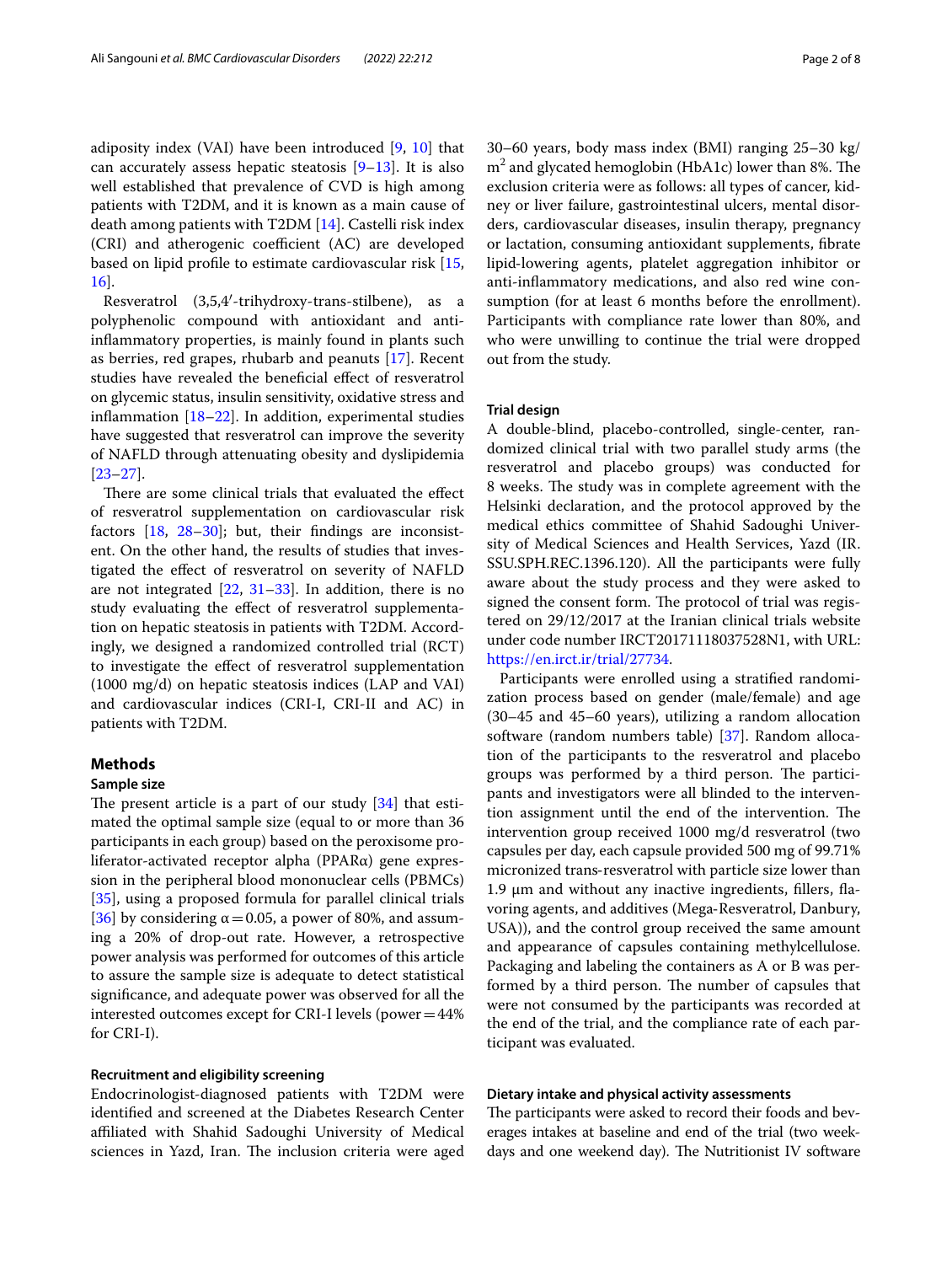(The Hearst Corporation, San Bruno, CA) was used to analyze the collected data [\[38\]](#page-7-14).

Moreover, using a validated questionnaire [[39](#page-7-15)], the physical activity was measured at baseline and end of the trial. This questionnaire provides metabolic equivalents (METs) based on the type and intensity of activities in nine different levels from sleep/rest (0.9 METs) to high-intensity activities (>6 METs). Calculating METs/h was performed by multiplying the time spent on each activity by the MET value, and fnally, MET/h per day obtained by adding the MET/h of each activity together.

### **Anthropometric assessments**

Anthropometric variables including height, weight, and waist circumference (WC) were measured using standard methods, before and after the study. Height of participants was assessed via a stadiometer (Seca, Hamburg, Germany) with an accuracy of 0.5 cm. Utilizing a bioelectrical impedance analyzer (Tanita BC‐418, Tokyo, Japan), weight was measured with light clothes and without shoes. Measuring WC was performed using a fexible tape with an accuracy of 0.5 cm. BMI was calculated using the following formula: weight (kg)/height squared  $(m^2)$ .

#### **Laboratory evaluations**

An overnight fasting venous blood sample (10 mL) was obtained from all participants. Samples were centrifuged at a speed 3000 rpm, for 10 min at 25 °C (Eppendorf AG, Hamburg), and serums were immediately frozen at −70 °C. Total cholesterol (TC), triglycerides (TG), low density lipoprotein-cholesterol (LDL-c) and high density lipoprotein-cholesterol (HDL-c) concentrations were measured by an autoanalyzer (AVIDA 1800 chemistry system; Siemens, United Kingdom) and utilizing Pars Azmoon kits (Tehran, Iran), at baseline and end of the study.

#### **Hepatic steatosis and cardiovascular indices**

The LAP [\[9\]](#page-6-7), VAI [\[10\]](#page-6-8), CRI-I [[16](#page-7-0)], CRI-II [\[16\]](#page-7-0) and AC [[15](#page-6-11)] indices were calculated at the baseline and end of the study based on the following equations:

$$
LAP_{\text{men}} = (WC - 65) \times TG.
$$

 $LAP_{women} = (WC - 58) \times TG$ .

$$
VAI_{men} = [WC/39.68 + (1.88 \times BMI)] \times (TG/1.03)
$$
  
× (1.52/HDL – c).

$$
VAI_{\text{women}} = [WC/36.58 + (1.89 \times BMI)]
$$
  
× (TG/0.81) × (1.31/HDL – c).

 $CRI - I = TC/HDL - c$ .  $CRI - II = LDL - c/HDL - c.$  $AC = (TC - HDL - c)/HDL - c$ .

## **Statistical analysis**

We used the statistical package for social science (SPSS) software (Chicago, Illinois, USA) version 24 to perform statistical analyses. Comparing the qualitative variables between two groups was performed using chisquare test. We used an independent t-test to compare the means of variables between the two groups. Within group comparisons were performed utilizing paired t-test. Analysis of covariance (ANCOVA) was carried out to adjust the efect of confounding factors (medications, diabetes duration, energy intake and physical activity). P<0.05 was considered signifcant. Further details of the study protocol have been previously reported [[34\]](#page-7-10).

#### **Results**

#### **Characteristics of the participants**

A total of seventy-six patients were enrolled and randomly assigned into the intervention and control groups. Five patients left the trial due to the pregnancy  $(n=1)$ , traveling  $(n=1)$ , and withdrawal of consent  $(n=3)$ . Finally, 71 participants including 35 patients in the intervention group and 36 patients in the control group completed the trial (Fig. [1](#page-3-0)). All variables had normal distribution, and parametric tests were used to analyze data. The participants did not report any serious adverse event during intervention.

There were no significant differences between the intervention and control groups for the baseline measures, except for VAI which was signifcantly higher in the intervention group, compared to the control group  $(P=0.04)$  (Table [1](#page-4-0)). In addition, no significant difference between two groups was observed in dietary intakes and physical activity at the baseline and during intervention (Table [2\)](#page-4-1).

#### **Outcomes**

The crude analyses did not show any significant change in LAP (P=0.40), VAI (P=0.30), CRI-I (P=0.39), CRI-II (P=0.34) and AC (P=0.39) following the intervention (Table [3\)](#page-5-0).

After adjusting for confounding variables (medications, diabetes duration, energy intake and physical activity), no signifcant diference was also revealed in mean changes of LAP  $(-2.46 \pm 23.3 \text{ vs. } 1.43 \pm 14.3;$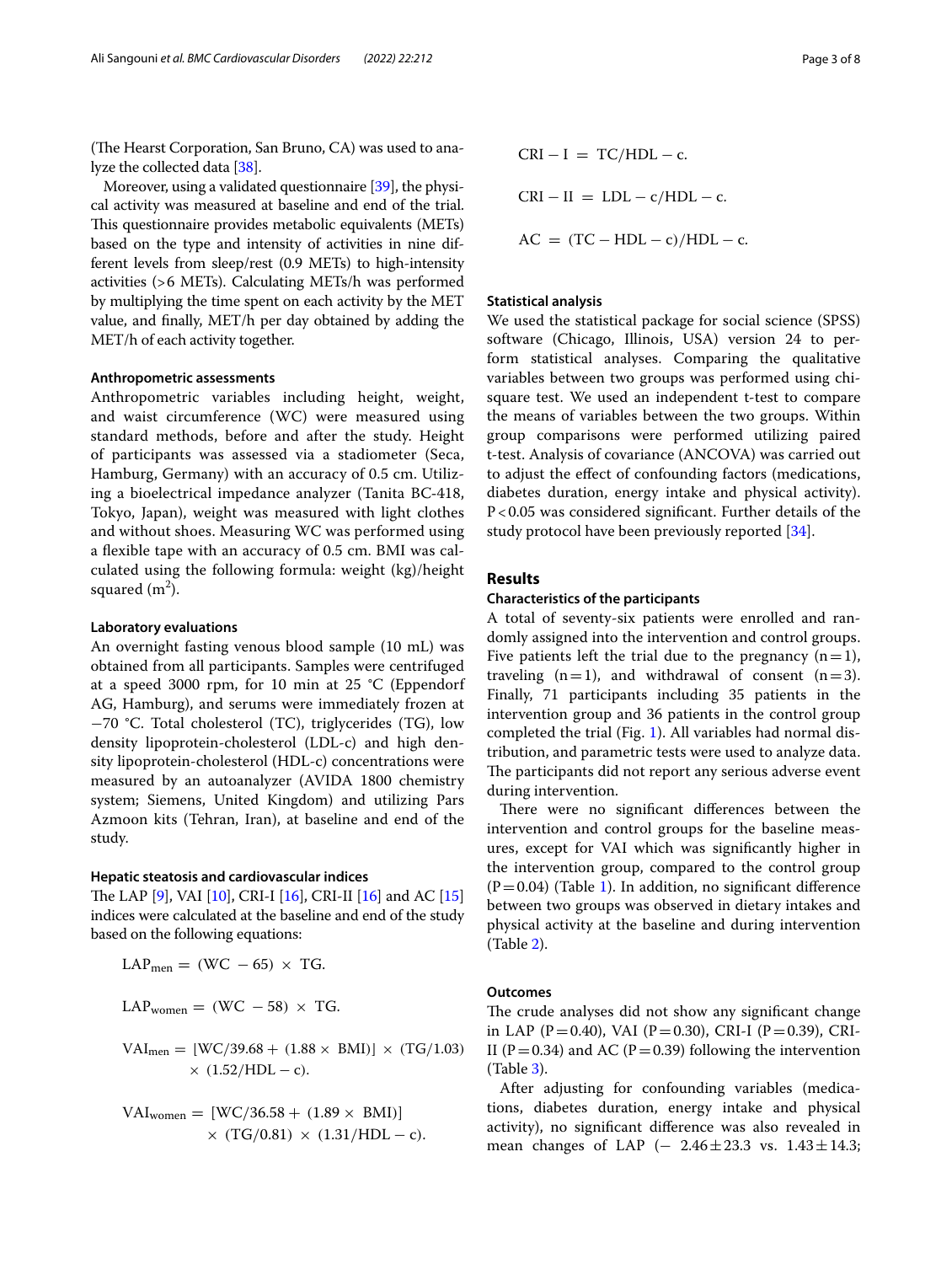

<span id="page-3-0"></span>P=0.43), VAI ( $-$  0.25 $\pm$ 1.1 vs.  $-$  0.02 $\pm$ 0.6; P=0.47), CRI-I (−  $0.25 \pm 0.9$  vs. −  $0.09 \pm 0.5$ ; P=0.79), CRI-II (-  $0.23 \pm 0.7$  vs. -  $0.06 \pm 0.6$ ; P=0.38) and AC  $(-0.25 \pm 0.9 \text{ vs. } -0.09 \pm 0.5; \text{ P}=0.79)$  between groups (Table [3\)](#page-5-0). In addition, a split-sample analysis by gender was performed, and results of all comparisons remained non-signifcant (Table [3\)](#page-5-0).

## **Discussion**

The present study found no significant improvement in hepatic and cardiovascular indices following an 8-week 1000 mg/d resveratrol supplementation in patients with T2DM.

It has been confrmed that LAP and VAI can accurately estimate the severity of visceral adiposity and hepatic steatosis  $[9, 10]$  $[9, 10]$  $[9, 10]$ . The equations of these validated tools are based on the anthropometric variables and lipid profle [[9,](#page-6-7) [10](#page-6-8)]. The study of Timmers et al.  $[40]$  $[40]$  $[40]$  was the only clinical trial that investigated the effect of resveratrol supplementation on hepatic steatosis among patients with T2DM, and reported that intrahepatic lipid content did not change after resveratrol supplementation (150 mg/d) for 30 days. Some studies have evaluated the efect of resveratrol supplementation in patients with NAFLD. The study of Chachay et al. [[31\]](#page-7-8) reported no signifcant efect of resveratrol supplementation for 8 weeks on hepatic steatosis in patients with NAFLD. However, the study of

Faghihzadeh et al. [\[32](#page-7-17)], found that 500 mg/d resveratrol supplementation for 12 weeks could reduce the grade of hepatic steatosis in patients with NAFLD. In addition, another study demonstrated a beneficial effect of resveratrol supplementation for 3 months on features of NAFLD  $[22]$  $[22]$ . The inconsistence results may be partly related to the wide variation in intervention duration. Clinical trials with longer intervention durations reported the benefcial efect of resveratrol supplementation on hepatic steatosis [[22](#page-7-3), [32\]](#page-7-17). Based on the experimental evidence, resveratrol can improve hepatic steatosis through regulating infammatory pathways, increasing antioxidant capacity and insulin sensitivity, decreasing lipogenic gene expression, de novo lipogenesis and intracellular lipids in the liver, upregulating carnitine/palmitoyl transferase 1 as well as Acyl-CoA oxidase, and subsequent increasing fatty acid (FA) oxidation [[25–](#page-7-18)[27,](#page-7-5) [41\]](#page-7-19).

Resveratrol supplementation could not improve cardiovascular indices such as CRI-I, CRI-II and AC in the present study. These indices are developed based on lipid profle [\[15](#page-6-11), [16\]](#page-7-0). Some investigations have examined the efect of resveratrol supplementation on cardiovascular indices. The study of Farzin et al.  $[42]$  $[42]$  found no signifcant efect of 12-week resveratrol supplementation (600 mg/d) on CRI-II and AIP in patients with NAFLD. However, the study of Hoseini et al. [[30\]](#page-7-7) reported that 500 mg/d resveratrol supplementation can improve TC/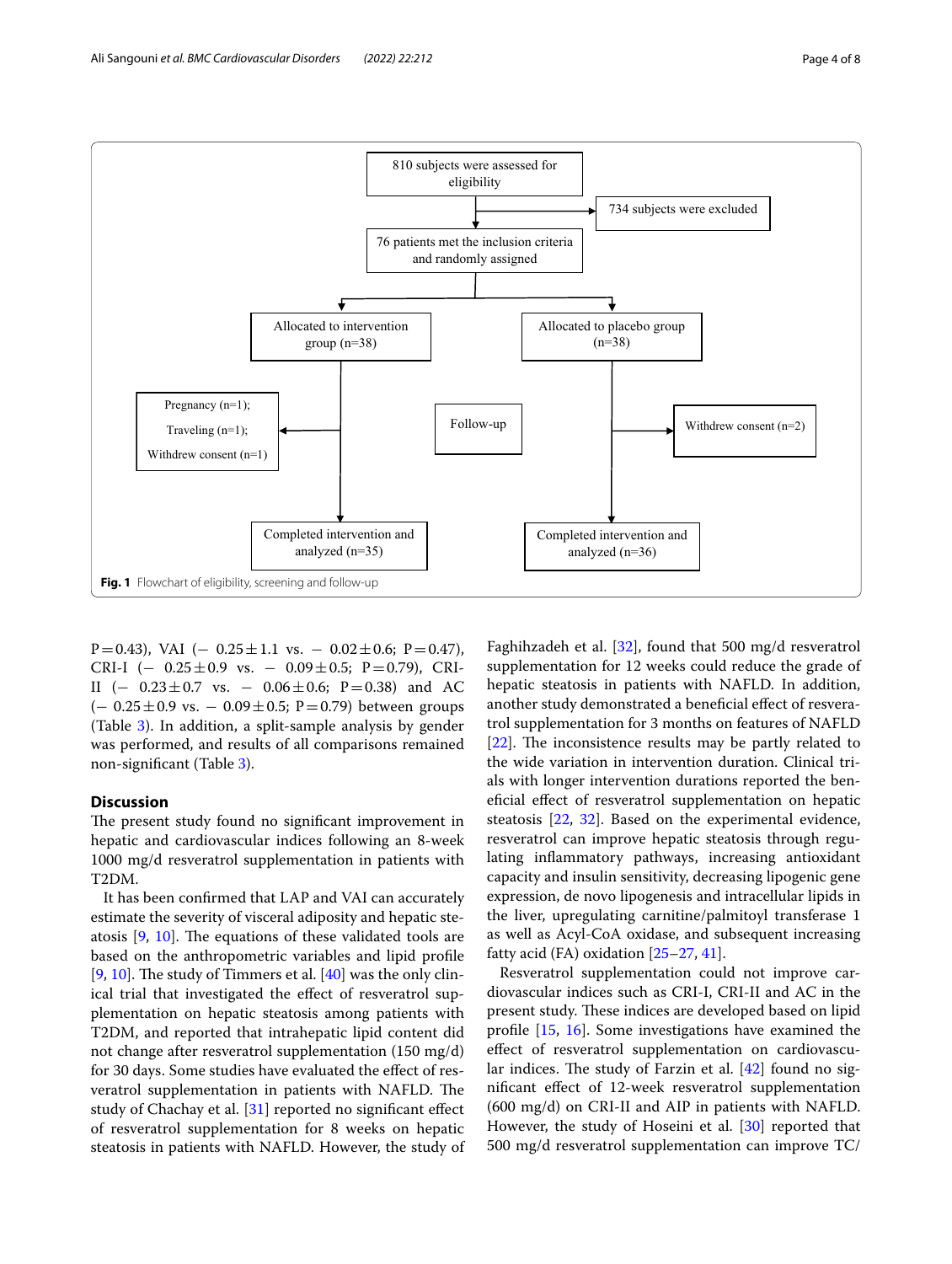| <b>Variables</b>                          | Intervention ( $n = 35$ ) Control ( $n = 36$ ) |                    | $P^a$ |
|-------------------------------------------|------------------------------------------------|--------------------|-------|
| Age, y                                    | $50.1 \pm 7.3$                                 | $50.0 \pm 7.6$     | 0.96  |
| Diabetes duration, y                      | $9.40 \pm 7.0$                                 | $8.11 \pm 6.9$     | 0.44  |
| Gender                                    |                                                |                    | 0.89  |
| Male, n (%)                               | 20(57.1)                                       | 20(55.6)           |       |
| Female, n (%)                             | 15 (42.9)                                      | 16(44.4)           |       |
| Medications                               |                                                |                    |       |
| Metformin, n (%)                          | 30(85.7)                                       | 31(86.1)           | 0.96  |
| Glibenclamide,<br>n(%)                    | 11(31.4)                                       | 16(44.4)           | 0.25  |
| Statins, n (%)                            | 3(8.6)                                         | 4(11.1)            | 0.70  |
| Blood pressure low-<br>ering drugs, n (%) | 6(17.2)                                        | 5(13.9)            | 0.72  |
| Height, cm                                | $164.94 \pm 7.2$                               | $162.08 \pm 11.29$ | 0.20  |
| Weight, kg                                | $73.69 \pm 8.2$                                | $72.71 \pm 10.5$   | 0.66  |
| <b>BMI</b>                                | $27.10 \pm 2.6$                                | $27.66 \pm 2.7$    | 0.39  |
| WC, cm                                    | $91.75 \pm 7.4$                                | $92.58 \pm 8.5$    | 0.66  |
| HDL-c, mg/dL                              | $42.49 \pm 7.9$                                | $45.83 \pm 9.0$    | 0.1   |
| TG, mg/dL                                 | $188.34 \pm 81.8$                              | $159.89 \pm 63.1$  | 0.1   |
| TC, mg/dL                                 | $167.74 \pm 33.8$                              | $184.03 \pm 43.3$  | 0.08  |
| LDL-c, mg/dL                              | $95.86 \pm 34.2$                               | $105.13 \pm 48.7$  | 0.36  |
| LAP                                       | $65.62 \pm 36.5$                               | $55.74 \pm 29.4$   | 0.21  |
| VAI                                       | $3.29 \pm 1.9$                                 | $2.48 \pm 1.2$     | 0.04  |
| $CRI-I$                                   | $4.09 \pm 1.0$                                 | $4.17 \pm 1.1$     | 0.78  |
| CRI-II                                    | $2.35 \pm 0.9$                                 | $2.42 \pm 1.2$     | 0.79  |
| AC                                        | $3.09 \pm 1.0$                                 | $3.17 \pm 1.1$     | 0.78  |

<span id="page-4-0"></span>**Table 1** Baseline characteristics of patients with type 2 diabetes

Data are expressed as mean  $\pm$  SD for continuous variables, and as number (percentage) for categorical variables

<sup>a</sup> Differences between the control and intervention groups were evaluated using the independent t-test for continuous variables and chi‐square test for categorical variables

BMI: body mass index; WC: waist circumference; HDL-c: high density lipoproteincholesterol; TG: triglyceride; TC: total cholesterol; LDL-c: low density lipoproteincholesterol; LAP: lipid accumulation product; VAI: visceral adiposity index; CRI: Castelli risk index: AC: atherogenic coefficient

HDL-c ratio in patients with T2DM and coronary heart disease. The study of Bo et al.  $[43]$  $[43]$  $[43]$  found that resveratrol supplementation has no lipid-modifying efect in patients with T2DM. Another study demonstrated that resveratrol supplementation for 2 months leads to a signifcant reduction of TC and TG in subjects with dyslipidemia; however, resveratrol had no efect on HDL-C and LDL-c  $[44]$  $[44]$ . Consistent with our findings, a recent meta-analysis of RCTs concluded that resveratrol has no impact on dyslipidemia [[45\]](#page-7-23). However, as an important limitation, most of the previous studies did not measure the level of resveratrol in the blood or its metabolites in the urine to assess the bioavailability of the resveratrol. Therefore, the findings must be interpreted with more caution. The experimental investigations suggested that resveratrol can exert its benefcial efects on cardiovascular risk factors by activating adenosine monophosphate

type 2 diabetes **Variables Intervention (n**=**35) Control (n**=**36)** *<sup>P</sup>***<sup>b</sup>** Energy intake, kcal/d Baseline 1612.87±587.87 1708.79±515.39 0.47 After intervention 1544.71 ± 597.37 1674.16 ± 597.07 0.26 *P*<sup>a</sup> 0.45 0.55 Carbohydrates, % Baseline 59.76±12.71 59.82±9.96 0.70

<span id="page-4-1"></span>**Table 2** Dietary intakes and physical activity in patients with

| рa                                   | 0.43              | 0.88              |      |
|--------------------------------------|-------------------|-------------------|------|
| Proteins, %                          |                   |                   |      |
| <b>Baseline</b>                      | $15.05 + 4.65$    | $15.48 + 3.48$    | 0.97 |
| After intervention                   | $15.20 \pm 5.17$  | $15.84 \pm 4.02$  | 0.56 |
| рa                                   | 0.47              | 0.56              |      |
| Fats, %                              |                   |                   |      |
| <b>Baseline</b>                      | $25.19 \pm 14.55$ | $74.70 \pm 10.42$ | 0.81 |
| After intervention $24.14 \pm 11.02$ |                   | $74.26 + 9.63$    | 0.63 |
| pa                                   | 0.58              | 0.77              |      |
| Physical activity, MET-h/d           |                   |                   |      |
| <b>Baseline</b>                      | $35.61 + 5.22$    | $37.54 + 7.82$    | 0.24 |
| After intervention                   | $36.33 + 5.70$    | $36.99 + 5.87$    | 0.62 |
|                                      |                   |                   |      |

After intervention  $60.66 \pm 11.20$  59.90 $\pm$ 8.76 0.48<br>  $P^3$  0.43 0.88

Values were presented as mean±standard deviation (SD)

P<sup>a</sup>: resulted from comparisons within groups by paired t-test

*P*<sup>a</sup> 0.14 0.31

P<sup>b</sup>: resulted from comparisons between two groups by independent t-test

kinase (MAPK), increasing fatty acids oxidation, downregulating lipogenic genes, regulating glucose homeostasis, activating the Akt pathway, stimulating intracellular glucose transport, and increasing insulin sensitivity [[18](#page-7-2), [46](#page-7-24)[–48](#page-7-25)]. Previously, we reported the efect of resveratrol supplementation on PPARα, p16, p53, p21 gene expressions, and cluster of diferentiation 163 (CD163)/ TNFlike weak inducer of apoptosis (TWEAK) ratio in serum [[49\]](#page-7-26). In addition, we reported the fndings of anthropometric parameters, lipid profle, atherogenic index of plasma, serum levels of asymmetric de-methyl-arginine and paraoxonase 1 activity  $[20, 29]$  $[20, 29]$  $[20, 29]$  $[20, 29]$  $[20, 29]$ . To follow the ethical principals in research, we declare that we used the same data for the present article. To proper understanding and interpretation, Fig. [1](#page-3-0) and some important information (baseline characteristics, dietary intakes and physical activity) of our previous articles [\(20,](#page-7-27) [29\)](#page-7-28) were added to the present article.

To the best of our knowledge, this is the frst study that evaluated the efect of resveratrol supplementation on non-invasive and simple indices such as LAP and VAI in patients with T2DM. In addition, we used micronized trans‐resveratrol, which has higher bioavailability compared to the normal form of resveratrol.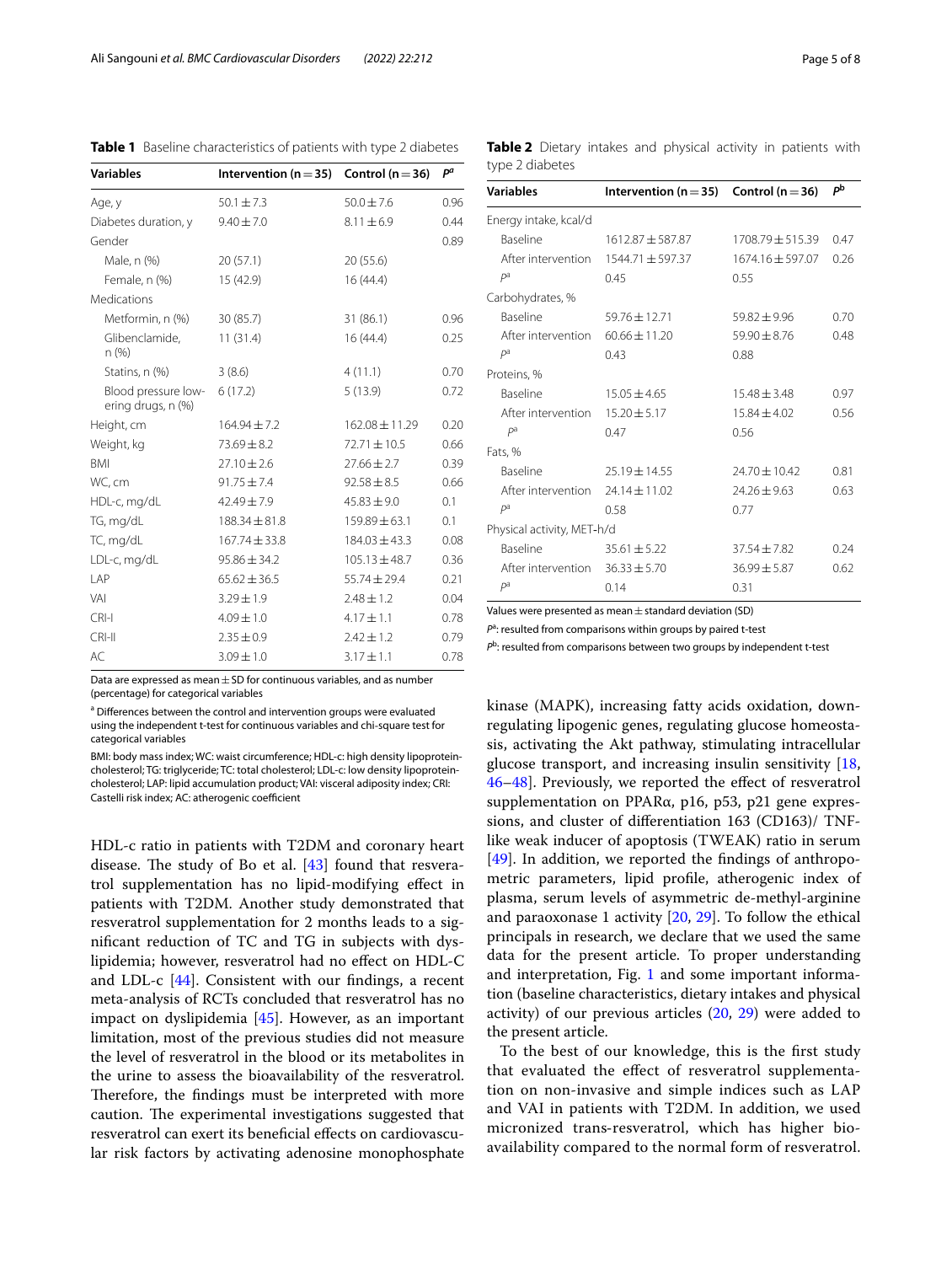<span id="page-5-0"></span>

| ξ<br>١                                                                              |
|-------------------------------------------------------------------------------------|
| l                                                                                   |
|                                                                                     |
|                                                                                     |
| )<br>)<br>)<br>)<br>)<br>)<br>in tyna 7 di<br>Ó                                     |
|                                                                                     |
|                                                                                     |
|                                                                                     |
|                                                                                     |
|                                                                                     |
|                                                                                     |
| )<br>2<br>2<br>2<br>2<br>2<br>2<br>2<br>2<br>2<br>2<br><br><br><br><br><br><br><br> |
|                                                                                     |
|                                                                                     |
|                                                                                     |
|                                                                                     |
|                                                                                     |
|                                                                                     |
|                                                                                     |
|                                                                                     |
|                                                                                     |
|                                                                                     |
|                                                                                     |
|                                                                                     |
|                                                                                     |
|                                                                                     |
|                                                                                     |
|                                                                                     |
| ;<br>;<br>;                                                                         |
|                                                                                     |
|                                                                                     |
|                                                                                     |
| <br> <br> <br> <br> <br>                                                            |
|                                                                                     |
| l                                                                                   |
|                                                                                     |
| then of recyclared supplementation on indices in patients.                          |
|                                                                                     |
|                                                                                     |
|                                                                                     |
|                                                                                     |
|                                                                                     |
|                                                                                     |
|                                                                                     |
|                                                                                     |
|                                                                                     |
|                                                                                     |
| į                                                                                   |
| ole 3 Effect of resveratiol                                                         |
|                                                                                     |
|                                                                                     |
|                                                                                     |

| Indices                                                                                                                                                                                                                                                                                                         | Intervention     |                                          |                                                  | Control          |                   |                    | å    | ዺ    | ዺ    | å    |
|-----------------------------------------------------------------------------------------------------------------------------------------------------------------------------------------------------------------------------------------------------------------------------------------------------------------|------------------|------------------------------------------|--------------------------------------------------|------------------|-------------------|--------------------|------|------|------|------|
|                                                                                                                                                                                                                                                                                                                 | Male $(n=20)$    | $(n = 15)$<br>Female (                   | Total ( $n = 35$ )                               | Male $(n=20)$    | Female (n $=$ 16) | Total ( $n = 36$ ) |      |      |      |      |
| AAP                                                                                                                                                                                                                                                                                                             |                  |                                          |                                                  |                  |                   |                    |      |      |      |      |
| Baseline                                                                                                                                                                                                                                                                                                        | $53.37 \pm 24.4$ | 83.13±44.1                               | $65.62 \pm 36.5$                                 | 50.74±22.0       | $61.68 \pm 36.1$  | 55.74±29.4         | 0.72 | 0.15 | 0.21 |      |
| After intervention                                                                                                                                                                                                                                                                                              | $50.83 \pm 25.3$ | 80.76±40.3                               | 63.16±35.1                                       | $50.08 + 21.9$   | 65.60 ± 41.4      | 57.17 ± 32.7       | 0.92 | 0.32 | 0.46 |      |
|                                                                                                                                                                                                                                                                                                                 | 0.39             | 0.79                                     | 0.54                                             | 0.81             | 0.36              | 0.55               |      |      |      |      |
| Mean change of LAP                                                                                                                                                                                                                                                                                              | $-2.54 \pm 12.2$ | $-2.37 + 34.0$                           | $-2.46 \pm 23.3$                                 | $-0.65 \pm 12.0$ | $3.92 \pm 16.8$   | $1.43 \pm 14.3$    | 0.63 | 0.51 | 0.40 | 0.43 |
| $\overline{\mathbb{R}}$                                                                                                                                                                                                                                                                                         |                  |                                          |                                                  |                  |                   |                    |      |      |      |      |
| Baseline                                                                                                                                                                                                                                                                                                        | $2.36 \pm 1.1$   | $4.62 \pm 2.0$                           | $3.29 \pm 1.9$                                   | $2.08 \pm 0.9$   | $2.96 \pm 1.4$    | $2.48 \pm 1.2$     | 0.40 | 0.01 | 0.04 |      |
| After intervention                                                                                                                                                                                                                                                                                              | $2.15 \pm 1.1$   | $\infty$<br>$4.32 \pm 7$                 | $3.04 \pm 1.8$                                   | 9940.8           | $3.01 \pm 1.5$    | $2.46 \pm 1.2$     | 0.62 | 0.04 | 0.12 |      |
|                                                                                                                                                                                                                                                                                                                 | 0.01             | 0.52                                     | 0.20                                             | 0.39             | 0.77              | 0.82               |      |      |      |      |
| Mean change of VAI                                                                                                                                                                                                                                                                                              | $-0.21 \pm 0.3$  | $-0.30 \pm 1.7$                          | $-0.25 \pm 1.1$                                  | $-0.09 + 0.4$    | $0.05 \pm 0.7$    | $-0.02 \pm 0.6$    | 0.39 | 0.45 | 0.30 | 0.47 |
| CRI-I                                                                                                                                                                                                                                                                                                           |                  |                                          |                                                  |                  |                   |                    |      |      |      |      |
| Baseline                                                                                                                                                                                                                                                                                                        | $3.89 \pm 1.0$   | $4.39 + 0.9$                             | $4.09 \pm 1.0$                                   | $3.92 \pm 1.0$   | $4.45 \pm 1.2$    | $4.17 \pm 1.1$     | 0.92 | 0.86 | 0.78 |      |
| After intervention                                                                                                                                                                                                                                                                                              | $3.64 \pm 1.0$   | $\overline{\phantom{m}}$<br>$4.12 \pm 7$ | $3.84 \pm 1.0$                                   | $3.87 \pm 1.0$   | $4.33 \pm 1.2$    | $4.08 \pm 1.1$     | 0.49 | 0.65 | 0.38 |      |
|                                                                                                                                                                                                                                                                                                                 | 0.31             | 0.29                                     | 0.14                                             | 0.68             | 0.36              | 0.35               |      |      |      |      |
| Mean change of CRI-I                                                                                                                                                                                                                                                                                            | $-0.25 \pm 1.0$  | $\pm 0.8$<br>$-0.27$                     | $-0.25 \pm 0.9$                                  | $-0.05 + 0.5$    | $-0.12 \pm 0.5$   | $-0.09 + 0.5$      | 0.49 | 0.62 | 0.39 | 0.79 |
| CRI-II                                                                                                                                                                                                                                                                                                          |                  |                                          |                                                  |                  |                   |                    |      |      |      |      |
| Baseline                                                                                                                                                                                                                                                                                                        | $2.32 \pm 0.8$   | $2.40 \pm 0.9$                           | $2.35 \pm 0.9$                                   | $2.12 \pm 0.9$   | $2.78 \pm 1.4$    | $2.42 \pm 1.2$     | 0.50 | 0.41 | 0.79 |      |
| After intervention                                                                                                                                                                                                                                                                                              | $2.07 \pm 0.8$   | $\omega$<br>$2.20 \pm 7$                 | $2.12 \pm 1.0$                                   | $2.07 \pm 1.0$   | $2.69 \pm 1.2$    | $2.36 \pm 1.1$     | 0.98 | 0.31 | 0.40 |      |
|                                                                                                                                                                                                                                                                                                                 | 0.20             | 0.34                                     | 0.10                                             | 0.74             | 0.58              | 0.53               |      |      |      |      |
| Mean change of CRI-II                                                                                                                                                                                                                                                                                           | $-0.25 \pm 0.8$  | $-0.20 \pm 0.7$                          | $-0.23 \pm 0.7$                                  | $-0.05 \pm 0.6$  | $-0.09 + 0.6$     | $-0.06 \pm 0.6$    | 0.38 | 0.69 | 0.34 | 0.38 |
| $\approx$                                                                                                                                                                                                                                                                                                       |                  |                                          |                                                  |                  |                   |                    |      |      |      |      |
| Baseline                                                                                                                                                                                                                                                                                                        | $2.89 \pm 1.0$   | $3.39 \pm 0.9$                           | $3.09 \pm 1.0$                                   | $2.92 \pm 1.0$   | $3.45 \pm 1.2$    | $3.17 \pm 1.1$     | 0.92 | 0.86 | 0.78 |      |
| After intervention                                                                                                                                                                                                                                                                                              | $2.64 \pm 1.0$   | $\Xi$<br>$3.12 \pm 7$                    | $2.84 \pm 1.0$                                   | $2.87 \pm 1.0$   | $3.33 \pm 1.2$    | $3.08 \pm 1.1$     | 0.49 | 0.65 | 0.38 |      |
|                                                                                                                                                                                                                                                                                                                 | 0.31             | 0.29                                     | 0.14                                             | 0.68             | 0.36              | 0.35               |      |      |      |      |
| Mean change of AC                                                                                                                                                                                                                                                                                               | $-0.25 \pm 1.0$  | $\pm 0.8$<br>$-0.27$                     | $-0.25 \pm 0.9$                                  | $-0.05 \pm 0.5$  | $-0.12 \pm 0.5$   | $-0.09 + 0.5$      | 0.49 | 0.62 | 0.39 | 0.79 |
| Values of total CRI-I, GRI-II and AC were presented as mean $\pm$ standard deviation (SD), while for LAP and VAI were presented as median and quartile range                                                                                                                                                    |                  |                                          |                                                  |                  |                   |                    |      |      |      |      |
| LAP: lipid accumulation product; VAI: visceral adiposity index; CRI:                                                                                                                                                                                                                                            |                  |                                          | Castelli risk index; AC: atherogenic coefficient |                  |                   |                    |      |      |      |      |
| P: resulted from comparisons within groups by paired t-test                                                                                                                                                                                                                                                     |                  |                                          |                                                  |                  |                   |                    |      |      |      |      |
| P°: resulted from comparisons between two groups (males) by independent t-test                                                                                                                                                                                                                                  |                  |                                          |                                                  |                  |                   |                    |      |      |      |      |
| p <sup>b</sup> : resulted from comparisons between two groups (females) by independent t-test                                                                                                                                                                                                                   |                  |                                          |                                                  |                  |                   |                    |      |      |      |      |
| P <sup>4</sup> : resulted from comparisons mean changes of variables between two groups after adjusting for medications, diabetes duration, energy intake and physical activity by univariate analysis of covariance (ANCOVA)<br>P": resulted from comparisons between two groups (total) by independent t-test |                  |                                          |                                                  |                  |                   |                    |      |      |      |      |
|                                                                                                                                                                                                                                                                                                                 |                  |                                          |                                                  |                  |                   |                    |      |      |      |      |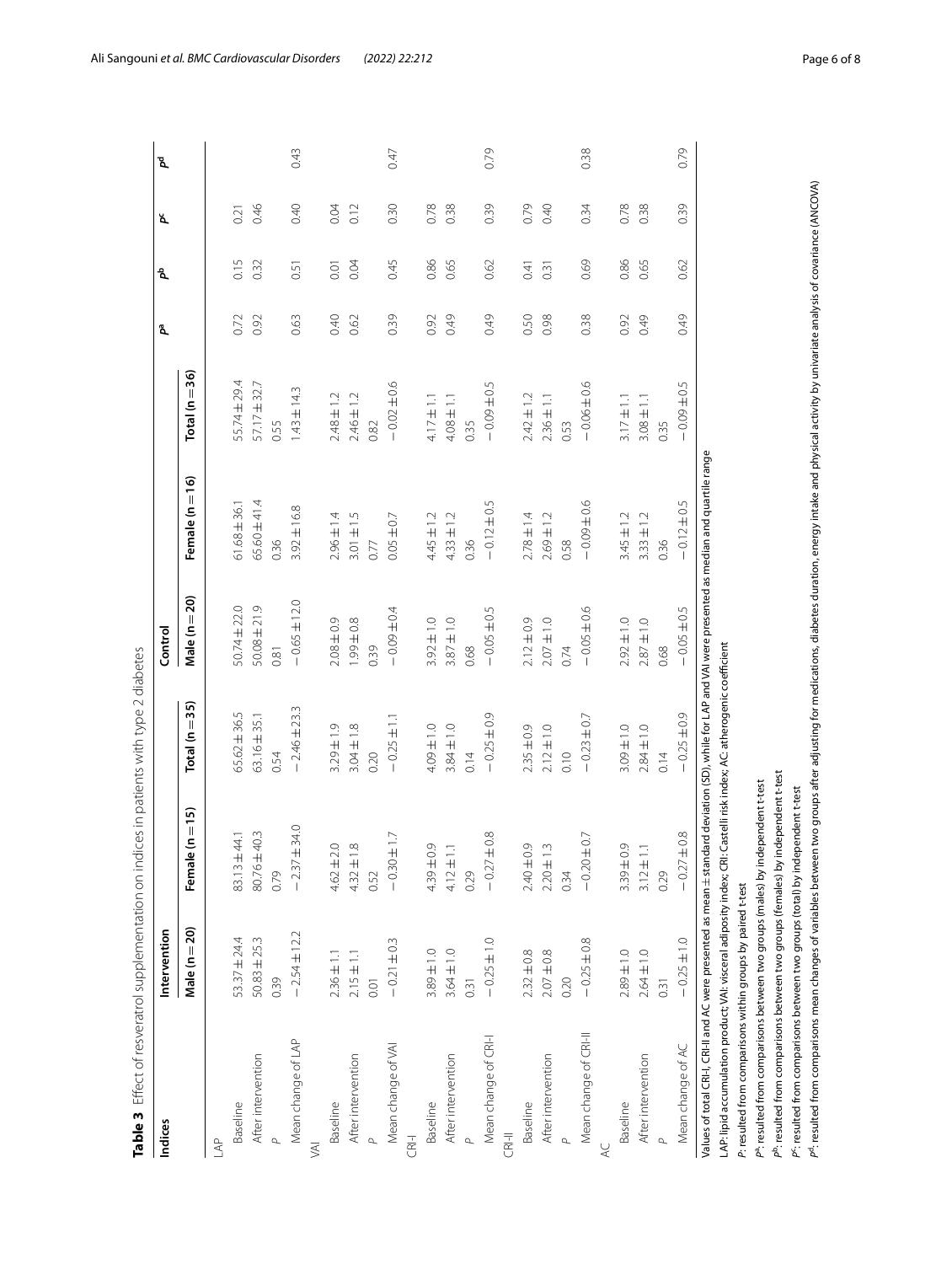However, we conducted a short-term intervention, which is an important limitation of our study. In addition, indices of the present article are the secondary outcomes of our original study, and as mentioned, the optimal sample size was calculated according to a primary outcome. Moreover, we did not measure the level of resveratrol in the blood or its metabolites in the urine to assess the bioavailability of the resveratrol.

In conclusion, 1000 mg/d resveratrol supplementation could not improve hepatic steatosis indices and had no impact on cardiovascular indices; however, it is not mean that resveratrol has no benefcial efect on liver or cardiovascular health. In general, demonstrating the real efect of nutraceuticals on health problems is difficult, especially if the participants are being treated with various medications for their health problems. Moreover, based on the means of lipid profle, most participants in the present study had normal values for serum lipid profle that can complicate the resveratrol's ability to demonstrate efficacy. It is recommended to conduct clinical trials among individuals with higher lipid profle values to reach a defnitive conclusion. Furthermore, taking all medications should be monitored and controlled in future clinical trials.

#### **Abbreviations**

AC: Atherogenic coefficient; ANCOVA: Analysis of covariance; CRI: Castelli risk index; CVD: Cardiovascular disease; HbA1c: Glycated haemoglobin; HDL-c: High-density lipoprotein cholesterol; LAP: Lipid accumulation product; LDL-c: Low-density lipoprotein cholesterol; METs: Metabolic equivalents; NAFLD: Non-alcoholic fatty liver disease; PPARα: Peroxisome proliferator-activated receptor alpha; PBMCs: Peripheral blood mononuclear cells; SPSS: Statistical package for social science; T2DM: Type 2 diabetes mellitus; TC: Total cholesterol; TG: Triglyceride; VAI: Visceral adiposity index.

#### **Acknowledgements**

We acknowledge the contribution of the patients and co-researchers.

#### **Author contributions**

H.M–K: designed the research; S.A: conducted the research; A.S: analyzed the data; A.S: wrote the manuscript; H.M–K: critically revised the manuscript. All authors reviewed the manuscript.

#### **Funding**

This study was supported by Shahid Sadoughi University of Medical Sciences and Health Services, Yazd, Iran, as a fnancial support for student thesis process.

#### **Availability of data and materials**

The data that support the findings of this study are available from the corresponding author, Hassan Mozafari-Khosravi, upon reasonable request. The data are not publicly available due to their containing information that could compromise the privacy of research participants.

## **Declarations**

#### **Ethics approval and consent to participate**

The ethical committee of Shahid Sadoughi University of Medical Sciences and Health Services in Yazd, confrmed the study protocol, and approved the written informed consent that obtained from all participants at the beginning of the study (IR.SSU.SPH.REC.1396.120).

#### **Consent for publication**

Not applicable.

## **Competing interests**

The authors have declared no competing interests.

#### **Author details**

<sup>1</sup> Department of Nutrition, School of Public Health, Shahid Sadoughi University of Medical Sciences, Yazd, Iran. <sup>2</sup> Nutrition and Food Security Research Center, Shahid Sadoughi University of Medical Sciences, Yazd, Iran. <sup>3</sup> Department of Nutrition, School of Public Health, North Khorasan University of Medical Sciences, Bojnurd, Iran. <sup>4</sup> Yazd Diabetic Research Center, Shahid Sadoughi University of Medical Sciences, Yazd, Iran.

#### Received: 28 July 2021 Accepted: 18 April 2022 Published online: 10 May 2022

#### **References**

- <span id="page-6-0"></span>1. Whiting DR, Guariguata L, Weil C, Shaw J. IDF diabetes atlas: global estimates of the prevalence of diabetes for 2011 and 2030. Diabetes Res Clin Pract. 2011;94(3):311–21.
- <span id="page-6-1"></span>2. Abdul M, Khan B, Hashim MJ, King JK, Govender RD, Mustafa H, et al. Epidemiology of type 2 diabetes—global burden of disease and forecasted trends. J Epidemiol Glob Health. 2020;10:107–11.
- <span id="page-6-2"></span>3. Diabetes AA. Diagnosis and classifcation of diabetes mellitus. Diabetes Care. 2010;36(Suppl 1):S67-74.
- <span id="page-6-3"></span>4. Leite NC, Villela-Nogueira CA, Cardoso CRL, Salles GF. Non-alcoholic fatty liver disease and diabetes: from physiopathological interplay to diagnosis and treatment. World J Gastroenterol. 2014;20(26):8377–92.
- <span id="page-6-4"></span>5. Portillo-Sanchez P, Bril F, Maximos M, Lomonaco R, Biernacki D, Orsak B, et al. High prevalence of nonalcoholic fatty liver disease in patients with type 2 diabetes mellitus and normal plasma aminotransferase levels. J Clin Endocrinol Metab. 2015;100(6):2231–8.
- <span id="page-6-5"></span>6. Sangouni AA, Ghavamzadeh S, Jamalzehi A. A narrative review on efects of vitamin D on main risk factors and severity of Non-Alcoholic Fatty Liver Disease. Diabetes Metab Syndr Clin Res Rev. 2019;13(3):2260–5.
- 7. Sangouni AA, Ghavamzadeh S. A review of synbiotic efficacy in nonalcoholic fatty liver disease as a therapeutic approach. Diabetes Metab Syndr Clin Res Rev. 2019;13(5):2917–22.
- <span id="page-6-6"></span>8. Galicia-Garcia U, Benito-Vicente A, Jebari S, Larrea-Sebal A, Siddiqi H, Uribe KB, et al. Pathophysiology of type 2 diabetes mellitus. Int J Mol Sci. 2020;21(17):1–34.
- <span id="page-6-7"></span>9. Bedogni G, Kahn HS, Bellentani S, Tiribelli C. A simple index of lipid overaccumulation is a good marker of liver steatosis. BMC Gastroenterol. 2010;10:98.
- <span id="page-6-8"></span>10. Amato MC, Giordano C, Galia M, Criscimanna A, Vitabile S, Midiri M, et al. Visceral Adiposity Index: a reliable indicator of visceral fat function associated with cardiometabolic risk. Diabetes Care. 2010;33(4):920–2.
- 11. Sangouni AA, Sangsefdi ZS, Yarhosseini F, Hosseinzadeh M, Akhondi-Meybodi M, Ranjbar A, et al. Efect of *Cornus mas* L. fruit extract on lipid accumulation product and cardiovascular indices in patients with nonalcoholic fatty liver disease: a double-blind randomized controlled trial. Clin Nutr ESPEN. 2021.<https://doi.org/10.1016/j.clnesp.2021.11.023>.
- 12. Sangouni AA, Orang Z, Mozaffari-Khosravi H. Effect of omega-3 supplementation on fatty liver and visceral adiposity indices in diabetic patients with non-alcoholic fatty liver disease: a randomized controlled trial. Clin Nutr ESPEN. 2021;44:130–5.
- <span id="page-6-9"></span>13. Sangouni AA, Sasanfar B, Ghadiri-Anari A, Hosseinzadeh M. Efect of L-carnitine supplementation on liver fat content and cardiometabolic indices in overweight/obese women with polycystic ovary syndrome: a randomized controlled trial. Clin Nutr ESPEN. 2021;46:54–9.
- <span id="page-6-10"></span>14. Einarson TR, Acs A, Ludwig C, Panton UH. Prevalence of cardiovascular disease in type 2 diabetes: a systematic literature review of scientifc evidence from across the world in 2007–2017. Cardiovasc Diabetol. 2018;17(1):1–19.
- <span id="page-6-11"></span>15. Sujatha R, Kavitha S. Atherogenic indices in stroke patients: a retrospec‑ tive study. Iran J Neurol. 2017;16(2):78–82.